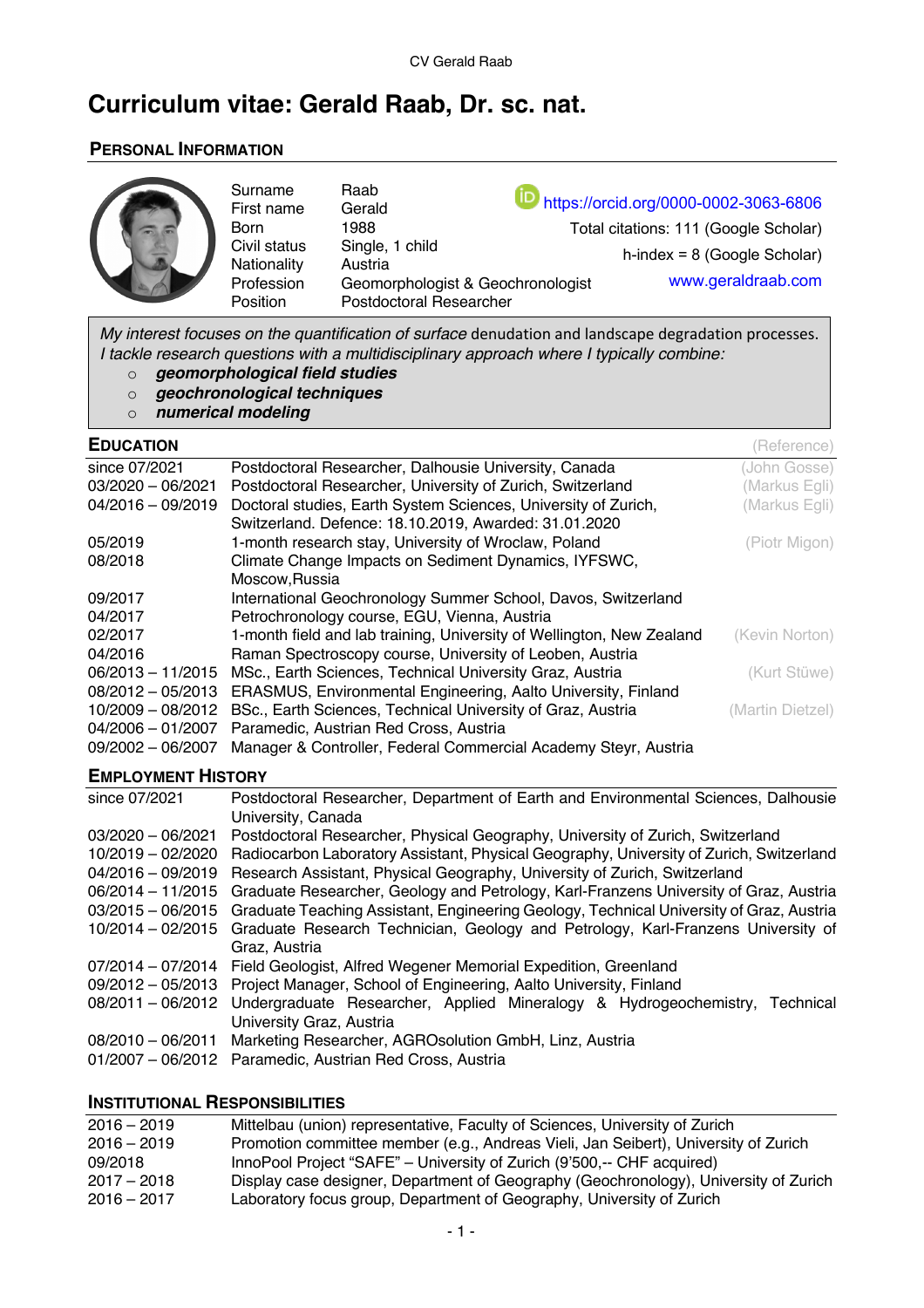| $\sf{RESEARCH}$ $\sf{PROJECTS}$ (§: principal investigator, &: project partner, #: student) $\sf{Acquireb:}$ $\pmb{\epsilon}$ $\sim$ 230 $\sf{K}$ |                                                                                                                        |                |             |
|---------------------------------------------------------------------------------------------------------------------------------------------------|------------------------------------------------------------------------------------------------------------------------|----------------|-------------|
| since 07/2021                                                                                                                                     | § Determining Relief Evolution in the Alps with Muon<br>Paleotopometry                                                 | <b>SNSF</b>    | 117'650 CHF |
| since 04/2021                                                                                                                                     | § Erratic boulders on Disko Island                                                                                     | <b>SPI</b>     | 15'838 CHF  |
| since 08/2021                                                                                                                                     | & Characterization of Granular Degradation - Çine<br>Submassif                                                         | <b>TÜBITAK</b> |             |
| $03/2020 - 06/2021$                                                                                                                               | § Tor Exhumation Rates and soil erosion: Relation<br>between non-glaciated and formerly vastly glaciated<br>areas      | UZH            | 88'219CHF   |
| $03/2016 - 11/2019$                                                                                                                               | # Boulder Exhumation Rates (over 10 <sup>5</sup> years) in Low-<br>gradient Landscapes in an Upland Mediterranean Area | <b>SNSF</b>    |             |
| $07/2014 - 10/2015$                                                                                                                               | # Alfred Wegener Memorial Expedition (ÖAW funded)                                                                      | ÕΗ             | 2'500EUR    |
| $06/2016 - 11/2015$                                                                                                                               | # Evolution of the Seckau Complex                                                                                      | <b>KFU</b>     |             |
| $08/2011 - 06/2012$                                                                                                                               | # Formation and Use of Amorphous Silica                                                                                | TUG            |             |
|                                                                                                                                                   |                                                                                                                        |                |             |

(SNSF: Swiss National Science Foundation, SPI: Swiss Polar Institute, TÜBITAK: Scientific and Technological Research Council of Turkey, UZH: University of Zurich (Forschungkredit), ÖH: Austrian Student Union – Special Project Fund, KFU: Karl-Franzens University of Graz, TUG: Technical University of Graz)

# **EXPEDITIONS & FIELD CAMPAIGNS** (§: LEADER, #: PARTICIPANT)

| 07/2021 - 08/2021 | § Disko Island, Greenland (23 days): Geomorphological mapping, rock sampling for in-                                                                                              |
|-------------------|-----------------------------------------------------------------------------------------------------------------------------------------------------------------------------------|
|                   | situ <sup>10</sup> Be, <sup>26</sup> Al, <sup>14</sup> C and petrological, geochemical analysis.                                                                                  |
|                   | 07/2020 - 07/2020 § Serra da Estrela, Portugal (7 days): Geomorphological mapping, soil and rock<br>sampling for fallout radionuclides and terrestrial cosmogenic nuclide dating. |
| 02/2017 - 02/2017 | § Otago, New Zealand (7 days): Geomorphological mapping, soil and rock sampling for<br>239+240Pu and in-situ <sup>10</sup> Be analysis.                                           |
|                   | $09/2016 - 09/2016$ # Sila, Italy (12 days): Geomorphological mapping, soil and rock sampling for $^{239+240}$ Pu<br>and in-situ <sup>10</sup> Be analysis.                       |
|                   | 08/2014 - 08/2014 § Seckauer Tauern, Austria (21 days): Geological mapping, rock sampling for<br>geochemical and zircon analysis.                                                 |
|                   | 07/2014 - 07/2014 # Neerlerit Inaat, Greenland (19 days): Geological and geomorphological mapping, rock<br>sampling for geochemical and petrological analysis.                    |

# **SUPERVISION & TRAINING OF JUNIOR RESEARCHERS**

BSc.-Lab-Assistants: 7, MSc. Theses: 2, MSc.-Committees: 5

### **Personal Mentoring of BSc. Students**

| since 11/2021 | Sana Salehi Salehi, BSc student at Dalhousie University. Personal training to be<br>geochemistry isotope lab assistant (crystal isolation and target chemistry of TCNs). |
|---------------|--------------------------------------------------------------------------------------------------------------------------------------------------------------------------|
| since 11/2021 | Morgan Dauphinee, BSc student at Dalhousie University. (Lab assistant trainee).                                                                                          |
| since 11/2021 | Samantha Shapira, BSc student at Dalhousie University. (Lab assistant trainee).                                                                                          |
| since 11/2021 | Sadie Jacobs-Peters, BSc student at Dalhousie University. (Lab assistant trainee).                                                                                       |
| since 11/2021 | Helena Muirhead-hunt, BSc student at Dalhousie University. (Lab assistant trainee).                                                                                      |
| 02/2017       | Martin Harms, BSc. student from University of Potsdam. Laboratory training for rock and<br>soil analytics at Victoria University, Wellington, New Zealand.               |
| 02/2017       | Aidan McLean. BSc. student from Victoria University. Field training. Otago upland, New<br>Zealand.                                                                       |

### **Personal Mentoring of MSc. Students**

| since    | Sebastian Schaffner, MSc. Student at UZH. Supervision on laboratory training for TCNs and  |
|----------|--------------------------------------------------------------------------------------------|
| 09/2021  | rock analyses on "Origin and timing of erratics boulders on Disko Island, Greenland".      |
| 11/2020- | Wasja Dollenmeier, MSc. Student at UZH. Laboratory and field training for TCNs, FRNs, rock |
| 07/2020  | and soil analyses on "Determination of soil disturbances in Geopark Estrela (Portugal)".   |